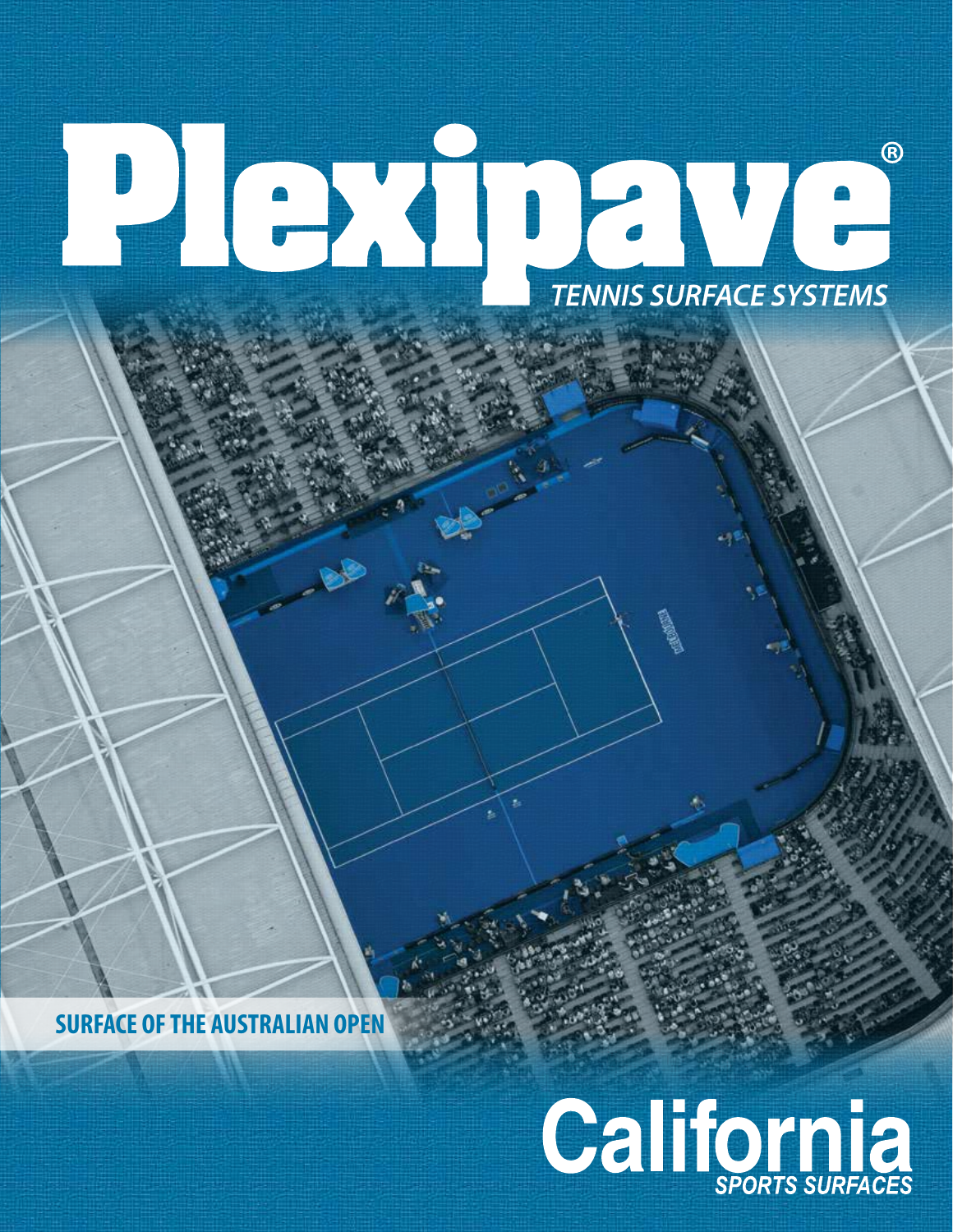



#### **CALIFORNIA RED**

#### **MAROON**



#### **BROWN**



Color viewed on your monitor will vary slightly from color of product in container. ProPurple color is at a higher price due to higher pigment costs. US Open Blue is a registered trademark of the USTA, used with permission. Australian Open True Blue and Australian Open Velocity Blue are specially **TENNIS SURFACE SYSTEMS** formulated on behalf of Tennis Australia.

## TOURNAMENT COLORS